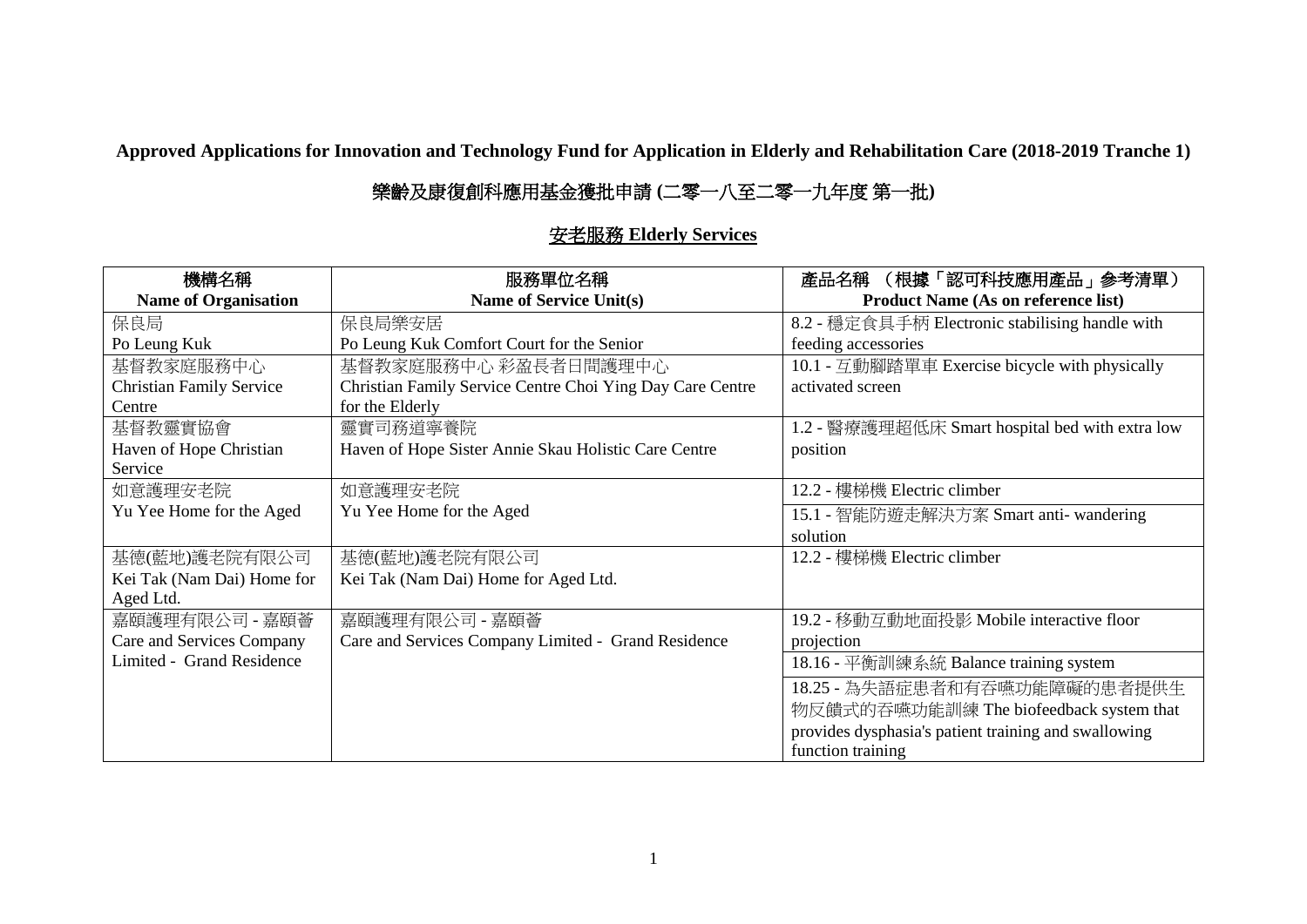| 溫馨護老中心                        | 溫馨護老中心                                             | 12.2 - 樓梯機 Electric climber                          |
|-------------------------------|----------------------------------------------------|------------------------------------------------------|
| <b>Comfort Elderly Home</b>   | <b>Comfort Elderly Home</b>                        | 14.1 - 床邊紅外線監察系統 Bedside infrared alarm              |
|                               |                                                    | system                                               |
|                               |                                                    | 非參考清單項目 Non-reference list item                      |
| 溫馨護老中心分院                      | 溫馨護老中心分院                                           | 12.2 - 樓梯機 Electric climber                          |
| <b>Comfort Elderly Home</b>   | <b>Comfort Elderly Home Branch</b>                 | 14.1 - 床邊紅外線監察系統 Bedside infrared alarm              |
| <b>Branch</b>                 |                                                    | system                                               |
|                               |                                                    | 非參考清單項目 Non-reference list item                      |
| 嘉颐護老中心(北角)                    | 嘉颐護老中心(北角)                                         | 18.12 - 互動訓練系統 Interactive training system           |
| Care & Services Elderly       | Care & Services Elderly Centre (North Point)       | 18.2 - 智能桌/智能地板/智能投影儀 Smart table/ Smart             |
| Centre (North Point)          |                                                    | floor/ Smart projector                               |
| 德福護老中心                        | 德福護老中心                                             | 18.25 - 為失語症患者和有吞嚥功能障礙的患者提供生                         |
| <b>Telford Nursing Centre</b> | <b>Telford Nursing Centre</b>                      | 物反饋式的吞嚥功能訓練 The biofeedback system that              |
|                               |                                                    | provides dysphasia's patient training and swallowing |
|                               |                                                    | function training                                    |
|                               |                                                    | 17.1 - 智能管理資料系統 Smart management system              |
| 主愛護老院                         | 主愛護老院                                              | 17.1 - 智能管理資料系統 Smart management system              |
| <b>Agape Nursing Home</b>     | <b>Agape Nursing Home</b>                          |                                                      |
| 香港路德會社會服務處                    | 路德會鳳德安老院                                           | 1.2 - 醫療護理超低床 Smart hospital bed with extra low      |
| Hong Kong Lutheran Social     | Fung Tak Lutheran Home for the Elderly             | position                                             |
| Service, LC-HKS               | 路德會梁季彝夫人安老院                                        | 18.17 - 手腳同步訓練器材 Leg-and arm-/ upper body            |
|                               | Mrs Leung Kwai Yee Lutheran Home for the Elderly   | training                                             |
|                               |                                                    | 18.2 - 智能桌/智能地板/智能投影儀 Smart table/ Smart             |
|                               |                                                    | floor/Smart projector                                |
|                               |                                                    | 18.16 - 平衡訓練系統 Balance training system               |
|                               | 路德會葵青長者社區照顧服務券中心                                   | 18.17 - 手腳同步訓練器材 Leg-and arm-/ upper body            |
|                               | Lutheran Kwai Tsing Community Care Service Voucher | training                                             |
|                               | Centre for the Elderly                             | 18.2 - 智能桌/智能地板/智能投影儀 Smart table/ Smart             |
|                               |                                                    | floor/Smart projector                                |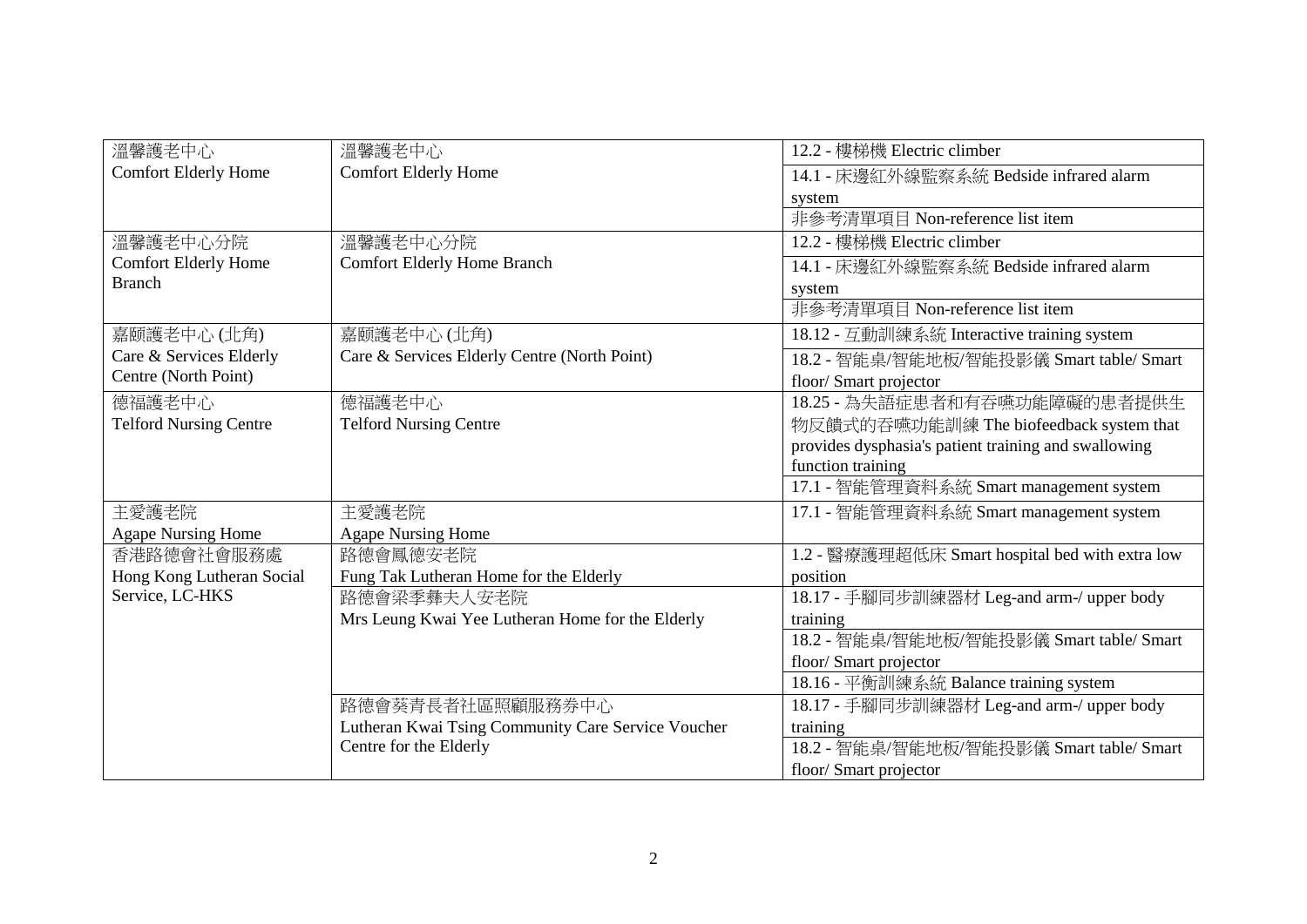| 基督教天倫樂護理院                | 基督教天倫樂護理院                                                  | 17.1 - 智能管理資料系統 Smart management system         |
|--------------------------|------------------------------------------------------------|-------------------------------------------------|
| Christianity Tin Lun Lok | Christianity Tin Lun Lok Home for Aged                     |                                                 |
| Home for Aged            |                                                            |                                                 |
| 香海正覺蓮社                   | 北區改善家居及社區照顧服務                                              | 12.2 - 樓梯機 Electric climber                     |
| Heung Hoi Ching Kok Lin  | North District Enhanced Home and Community Care Services   | 18.16 - 平衡訓練系統 Balance training system          |
| Association              | 香海正覺蓮社佛教寶靜護理安老院                                            | 18.7 - 互動肌能訓練平台 Interactive therapy surface for |
|                          | Heung Hoi Ching Kok Lin Association Buddhist Po Ching      | motor training                                  |
|                          | C&A Home for the Aged Women                                | 18.8 - 智能手套 Smart glove                         |
|                          | 香海正覺蓮社佛教李嘉誠護理安老院                                           | 10.1 - 互動腳踏單車 Exercise bicycle with physically  |
|                          | Heung Hoi Ching Kok Lin Association Buddhist Li Ka Shing   | activated screen                                |
|                          | Care and Attention Home for Elderly                        | 18.12 - 互動訓練系統 Interactive training system      |
|                          |                                                            | 18.3 - 動力手臂 Dynamic arm support                 |
|                          |                                                            | 18.1 - 壓力測試系統 Pressure assessment system        |
| 仁濟醫院                     | 仁濟醫院錢曼娟安老院                                                 | 7.1 - 全自動淋浴系統 Automatic bathing device          |
| Yan Chai Hospital        | Yan Chai Hospital Tsin Man Kuen Elderly Home               |                                                 |
|                          | 仁濟醫院藝進同學會護理安老院                                             | 12.2 - 樓梯機 Electric climber                     |
|                          | Yan Chai Hospital Artiste Training Alumni Association Care | 18.17 - 手腳同步訓練器材 Leg-and arm-/ upper body       |
|                          | and Attention Home                                         | training                                        |
|                          |                                                            | 18.3 - 動力手臂 Dynamic arm support                 |
|                          | 仁濟醫院李陳玉嬋安老院                                                | 18.17 - 手腳同步訓練器材 Leg-and arm-/ upper body       |
|                          | Yan Chai Hospital Li Chan Yuk Sim Elderly Home             | training                                        |
|                          |                                                            | 18.8 - 智能手套 Smart glove                         |
|                          | 仁濟醫院郭玉章夫人護理安老院                                             | 18.17 - 手腳同步訓練器材 Leg-and arm-/ upper body       |
|                          | Yan Chai Hospital Mrs Kwok Yuk Cheung Care and Attention   | training                                        |
|                          | Home                                                       | 18.21 - 實時生物反饋的手部訓練器材 Real-time                 |
|                          |                                                            | biofeedback device for hand and arm exercises   |
|                          |                                                            | 5.1 - 便攜式洗頭器 Portable hair washer               |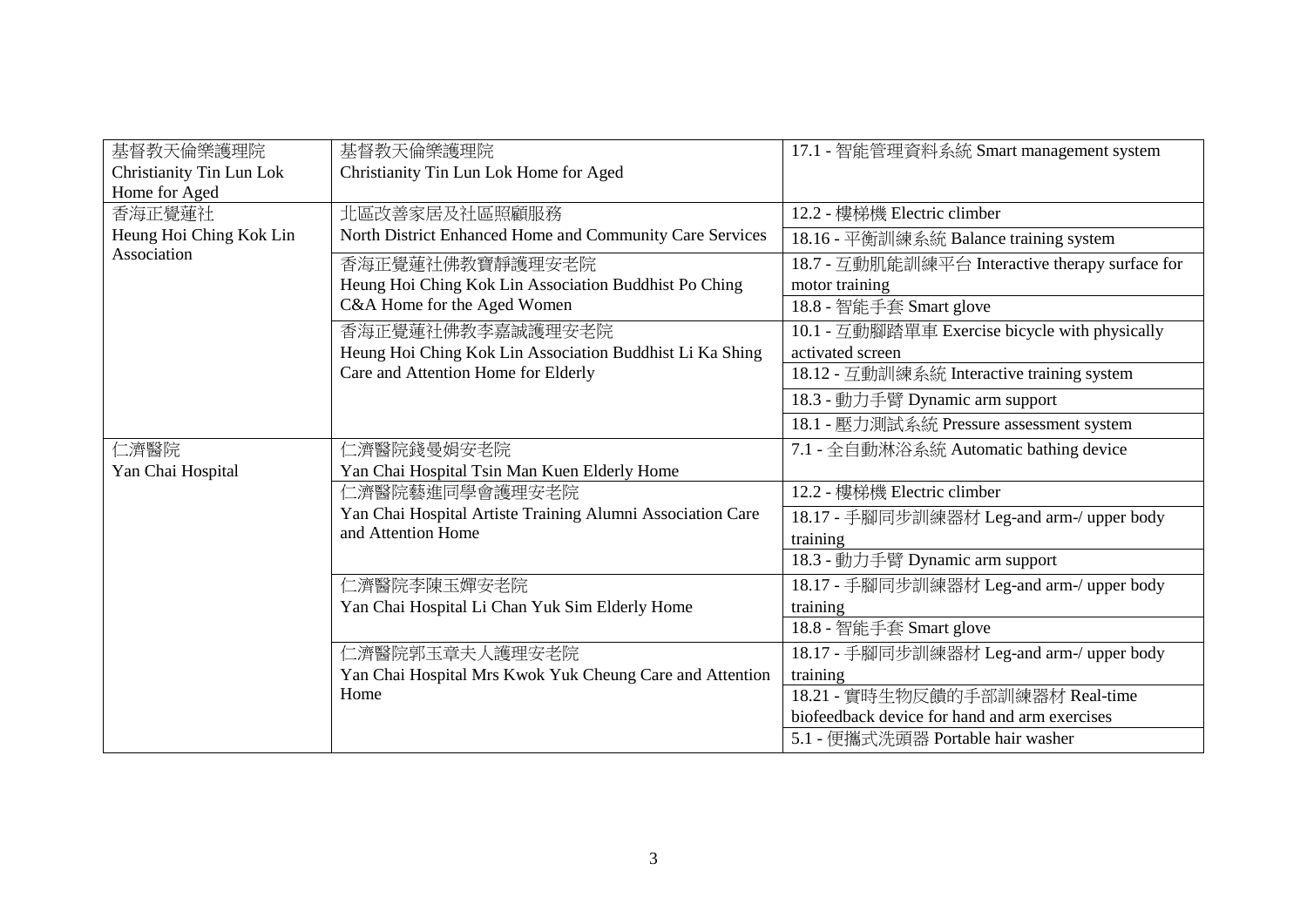| 仁濟醫院                       | 二濟護養院                                                   | 10.1 - 互動腳踏單車 Exercise bicycle with physically  |
|----------------------------|---------------------------------------------------------|-------------------------------------------------|
| Yan Chai Hospital          | Yan Chai Nursing Home                                   | activated screen                                |
|                            |                                                         | 18.12 - 互動訓練系統 Interactive training system      |
|                            |                                                         | 18.17 - 手腳同步訓練器材 Leg-and arm-/ upper body       |
|                            |                                                         | training                                        |
|                            |                                                         | 18.3 - 動力手臂 Dynamic arm support                 |
|                            |                                                         | 18.9 - 融合先進機械工學和神經科學的治療器材                       |
|                            |                                                         | Therapeutic device with advanced robotics and   |
|                            |                                                         | neuroscience                                    |
|                            | 仁濟醫院李衛少琦安老院                                             | 1.2 - 醫療護理超低床 Smart hospital bed with extra low |
|                            | Yan Chai Hospital Lee Wai Siu Kee Elderly Home (Nursing | position                                        |
|                            | Home)                                                   |                                                 |
|                            | 二濟醫院賽馬會護理安老院                                            | 18.17 - 手腳同步訓練器材 Leg-and arm-/ upper body       |
|                            | Yan Chai Hospital Jockey Club Care and Attention Home   | training                                        |
|                            | 二濟醫院華懋護理安老院                                             | 18.17 - 手腳同步訓練器材 Leg-and arm-/ upper body       |
|                            | Yan Chai Hospital Chinachem Care and Attention Home     | training                                        |
|                            | 仁濟醫院李衛少琦安老院 (CCSV)                                      | 10.1 - 互動腳踏單車 Exercise bicycle with physically  |
|                            | Yan Chai Hospital Lee Wai Siu Kee Elderly Home (CCSV)   | activated screen                                |
| 香港佛教聯合會                    | 佛教傅黃合長者鄰舍中心                                             | 20.1 - 身體成分分析儀 Body composition analyser        |
| Hong Kong Buddhist         | Buddhist Foo Wong Hop Neighbourhood Elderly Centre      | 19.3 - 陪伴機械人 Companion robot                    |
| Association                | 佛教張妙願長者鄰舍中心                                             | 20.1 - 身體成分分析儀 Body composition analyser        |
|                            | Buddhist Cheung Miu Yuen Neighbourhood Elderly Centre   | 19.3 - 陪伴機械人 Companion robot                    |
|                            | 佛教正行長者鄰舍中心                                              | 20.1 - 身體成分分析儀 Body composition analyser        |
|                            | Buddhist Ching Hang Neighbourhood Elderly Centre        | 19.3 - 陪伴機械人 Companion robot                    |
| 中華基督教禮賢會香港區會               | 禮賢會葵盛東護理安老院                                             | 5.2 - 在床淋浴系统 Bed shower system                  |
| The Chinese Rhenish Church | Kwai Shing East Rhenish Care and Attention Home         |                                                 |
| <b>HK SYNOD</b>            | 禮賢會王少清頤養院                                               | 10.1 - 互動腳踏單車 Exercise bicycle with physically  |
|                            | Wong Siu Ching Rhenish Home for the Elderly             | activated screen                                |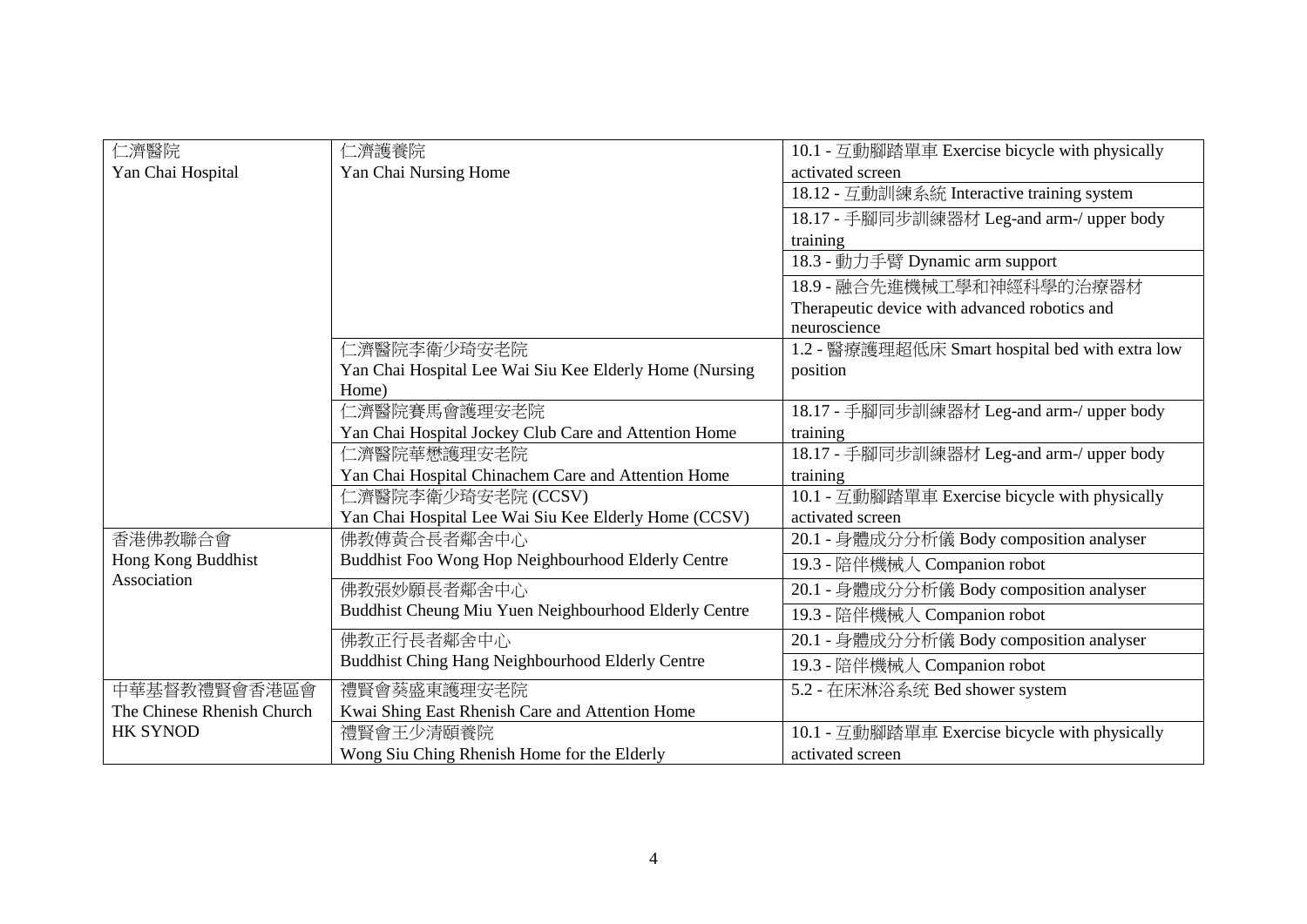| 香港認知障礙症協會                       | 智康中心                                             | 18.23 - 虛擬實境康復訓練系統 Virtual reality-based |
|---------------------------------|--------------------------------------------------|------------------------------------------|
| Hong Kong Alzheimer's           | <b>Brain Health Centre</b>                       | rehabilitation system                    |
| Disease Association             | 芹慧中心                                             | 18.23 - 虛擬實境康復訓練系統 Virtual reality-based |
|                                 | Jean Wei Centre                                  | rehabilitation system                    |
|                                 | 將軍澳綜合服務中心                                        | 18.23 - 虛擬實境康復訓練系統 Virtual reality-based |
|                                 | Tseung Kwan O Integrated Service Centre          | rehabilitation system                    |
| 青松觀有限公司                         | 青松觀有限公司青松護理安老院                                   | 18.11 - 有生物反饋的虛擬現實復康系統 Virtual reality   |
| Ching Chung Taoist              | Ching Chung Care And Attention Home For The Aged | rehabilitation with biofeedback          |
| <b>Association of Hong Kong</b> |                                                  | 18.2 - 智能桌/智能地板/智能投影儀 Smart table/ Smart |
| Limited                         |                                                  | floor/ Smart projector                   |
|                                 |                                                  | 18.8 - 智能手套 Smart glove                  |
| 嘉寶護老院                           | 嘉寶護老院                                            | 12.2 - 樓梯機 Electric climber              |
| Kar Po Nursing Home             | Kar Po Nursing Home                              |                                          |
| 頌恩醫療護理有限公司                      | 頌恩護理院(德田)                                        | 14.1 - 床邊紅外線監察系統 Bedside infrared alarm  |
| Grace Healthcare Ltd            | Grace Nursing Home (Tak Tin)                     | system                                   |
|                                 | 頌恩護理院                                            | 13 - 輪椅 Wheelchair                       |
|                                 | <b>Grace Nursing Home</b>                        |                                          |
| 保健護老院                           | 保健護老院                                            | 12.2 - 樓梯機 Electric climber              |
| Po Kin Home For The Aged        | Po Kin Home For The Aged                         |                                          |
| 雅麗氏何妙齡那打素慈善基                    | 雅麗氏何妙齡那打素護養院                                     | 18.2 - 智能桌/智能地板/智能投影儀 Smart table/ Smart |
| 金會                              | Alice Ho Miu Ling Nethersole Nursing Home        | floor/ Smart projector                   |
| Alice Ho Miu Ling Nethersole    |                                                  |                                          |
| <b>Charity Foundation</b>       |                                                  |                                          |
| 康樂園護老中心有限公司                     | 康樂園護老中心有限公司                                      | 19.2 - 移動互動地面投影 Mobile interactive floor |
| Hong Lok Yuen Aged              | Hong Lok Yuen Aged Sanatorium Centre Limited     | projection                               |
| Sanatorium Centre Limited       |                                                  |                                          |
| 頤和園護老中心 (紅磡)                    | 頤和園護老中心 (紅磡)                                     | 19.2 - 移動互動地面投影 Mobile interactive floor |
| Yi Wo Yuen Aged Sanatorium      | Yi Wo Yuen Aged Sanatorium Centre (Hung Hom)     | projection                               |
| Centre (Hung Hom)               |                                                  |                                          |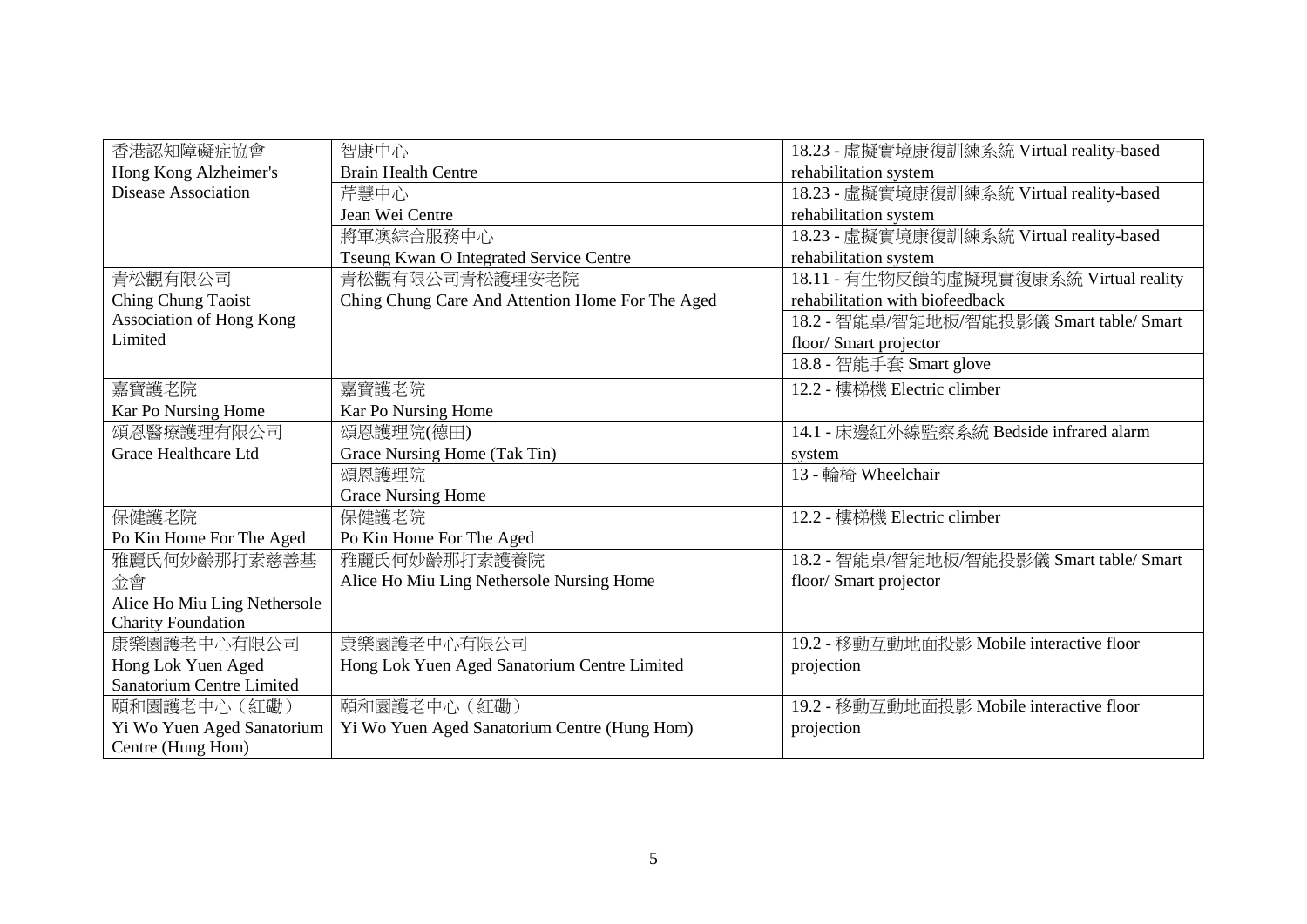| 維康護理安老院                         | 維康護理安老院                                                 | 1.2 - 醫療護理超低床 Smart hospital bed with extra low |
|---------------------------------|---------------------------------------------------------|-------------------------------------------------|
| Healthway Care And              | Healthway Care And Attention Home                       | position                                        |
| <b>Attention Home</b>           |                                                         | 非參考清單項目 Non-reference list item                 |
| 頤和園護老中心有限公司                     | 頤和園護老中心有限公司                                             | 19.2 - 移動互動地面投影 Mobile interactive floor        |
| Yi Wo Yuen Aged Sanatorium      | Yi Wo Yuen Aged Sanatorium Centre Limited               | projection                                      |
| <b>Centre Limited</b>           |                                                         |                                                 |
| 循道衛理楊震社會服務處                     | 彩虹綜合家居照顧服務                                              | 18.6 - 智能相架 Smart photo album                   |
| Yang Memorial Methodist         | Choi Hung Integrated Home Care Service                  |                                                 |
| <b>Social Service</b>           |                                                         |                                                 |
| 香港防癆心臟及胸病協會                     | 傅麗儀護理安老院                                                | 14.1 - 床邊紅外線監察系統 Bedside infrared alarm         |
| Hong Kong Tuberculosis,         | Freni Care and Attention Home                           | system                                          |
| <b>Chest and Heart Diseases</b> |                                                         | 19.2 - 移動互動地面投影 Mobile interactive floor        |
| Association                     |                                                         | projection                                      |
|                                 |                                                         | 5.2 - 在床淋浴系统 Bed shower system                  |
| 博愛醫院                            | 博愛醫院陳歐陽麗嬋紀念日間老人護理中心                                     | 15.1 - 智能防遊走解決方案 Smart anti- wandering          |
| Pok Oi Hospital                 | Pok Oi Hospital Chan Au Yeung Lai Sim Memorial Day Care | solution                                        |
|                                 | Centre For The Elderly                                  |                                                 |
|                                 | 博愛醫院屯門護養院                                               | 14.1 - 床邊紅外線監察系統 Bedside infrared alarm         |
|                                 | Pok Oi Hospital Tuen Mun Nursing Home                   | system                                          |
|                                 | 博愛醫院王東源夫人長者地區中心-綜合家居照顧服務隊                               | 17.1 - 智能管理資料系統 Smart management system         |
|                                 | Pok Oi Hospital Mrs. Wong Tung Yuen District Elderly    |                                                 |
|                                 | Community Centre - Integrated Home Care Services Team   |                                                 |
| 曉光 (土瓜灣) 護老中心                   | 曉光(土瓜灣)護老中心                                             | 18.17 - 手腳同步訓練器材 Leg-and arm-/ upper body       |
| Hiu Kwong (To Kwa Wan)          | Hiu Kwong (To Kwa Wan) Nursing Centre                   | training                                        |
| <b>Nursing Centre</b>           |                                                         |                                                 |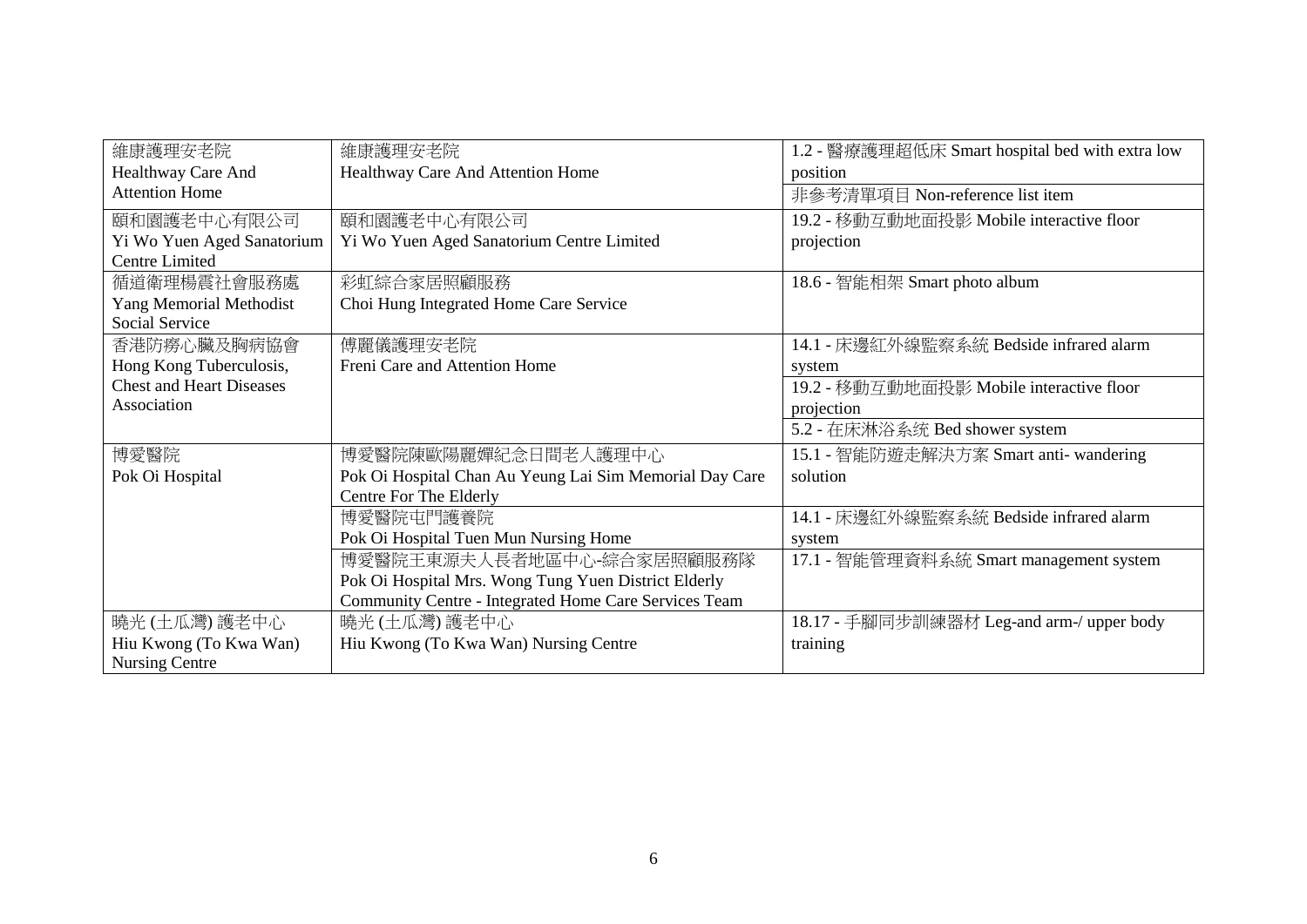| 九龍樂善堂                             | 樂善堂海泓道護養院                                             | 10.1 - 互動腳踏單車 Exercise bicycle with physically        |
|-----------------------------------|-------------------------------------------------------|-------------------------------------------------------|
| The Lok Sin Tong Benevolent       | Lok Sin Tong Hoi Wang Road Nursing Home               | activated screen                                      |
| Society Kowloon                   | 樂善堂陳黎掌嬌敬老鄰舍中心                                         | 19.2 - 移動互動地面投影 Mobile interactive floor              |
|                                   | Lok Sin Tong Chan Lai Jeong Kiu Neighbourhood Elderly | projection                                            |
|                                   | Centre                                                |                                                       |
|                                   | 樂善堂梁銶琚敬老之家                                            | 22.1 - 智能感應器 Smart sensors                            |
|                                   | Lok Sin Tong Leung Kau Kui Home For The Elderly       |                                                       |
| 循道衛理觀塘社會服務處                       | 藍田樂齡鄰舍中心                                              | 15.1 - 智能防遊走解決方案 Smart anti- wandering                |
| Kwun Tong Methodist Social        | Lam Tin Neighbourhood Elderly Centre                  | solution                                              |
| Service                           |                                                       |                                                       |
| 松山府邸                              | 松山府邸                                                  | 18.15 - 步態和步行訓練儀 Gait and walking trainer             |
| <b>Longevity Palace</b>           | <b>Longevity Palace</b>                               |                                                       |
| 鍾錫熙長洲安老院有限公司                      | 鍾錫熙長洲安老院                                              | 13.2 - 輪椅電動助推器/輔助推動輪 Electric push and                |
| Chung Shak Hei (Cheung            | Chung Shak Hei (Cheung Chau)Home for the Aged         | brake aid/Electric assisted rear wheel for wheelchair |
| Chau) Home for the Aged           |                                                       | 13.1 - 電動爬樓梯輪椅 Electric- assisted stair climbing      |
| Limited                           |                                                       | wheelchair                                            |
| 香港仔街坊福利會社會服務                      | 香港仔街坊福利會社會服務賽馬會黃志強長者地區中心                              | 19.2 - 移動互動地面投影 Mobile interactive floor              |
| Aberdeen Kai-fong Welfare         | AKA Jockey Club Wong Chi Keung District Elderly       | projection                                            |
| <b>Association Social Service</b> | <b>Community Centre</b>                               |                                                       |
|                                   | 香港仔街坊福利會社會服務方王換娣長者鄰舍中心                                | 19.3 - 陪伴機械人 Companion robot                          |
|                                   | AKA Fong Wong Wun Tei Neighbourhood Elderly Centre    |                                                       |
|                                   | 香港仔街坊福利會社會服務華貴長者日間護理中心                                | 18.17 - 手腳同步訓練器材 Leg-and arm-/ upper body             |
|                                   | AKA Wah Kwai Day Care Centre for the Elderly          | training                                              |
|                                   | 香港仔街坊福利會社會服務改善長者家居及社區照顧服務                             | 8.2 - 穩定食具手柄 Electronic stabilising handle with       |
|                                   | 隊                                                     | feeding accessories                                   |
|                                   | AKA Enhanced Home and Community Care Services for the |                                                       |
|                                   | Elders                                                |                                                       |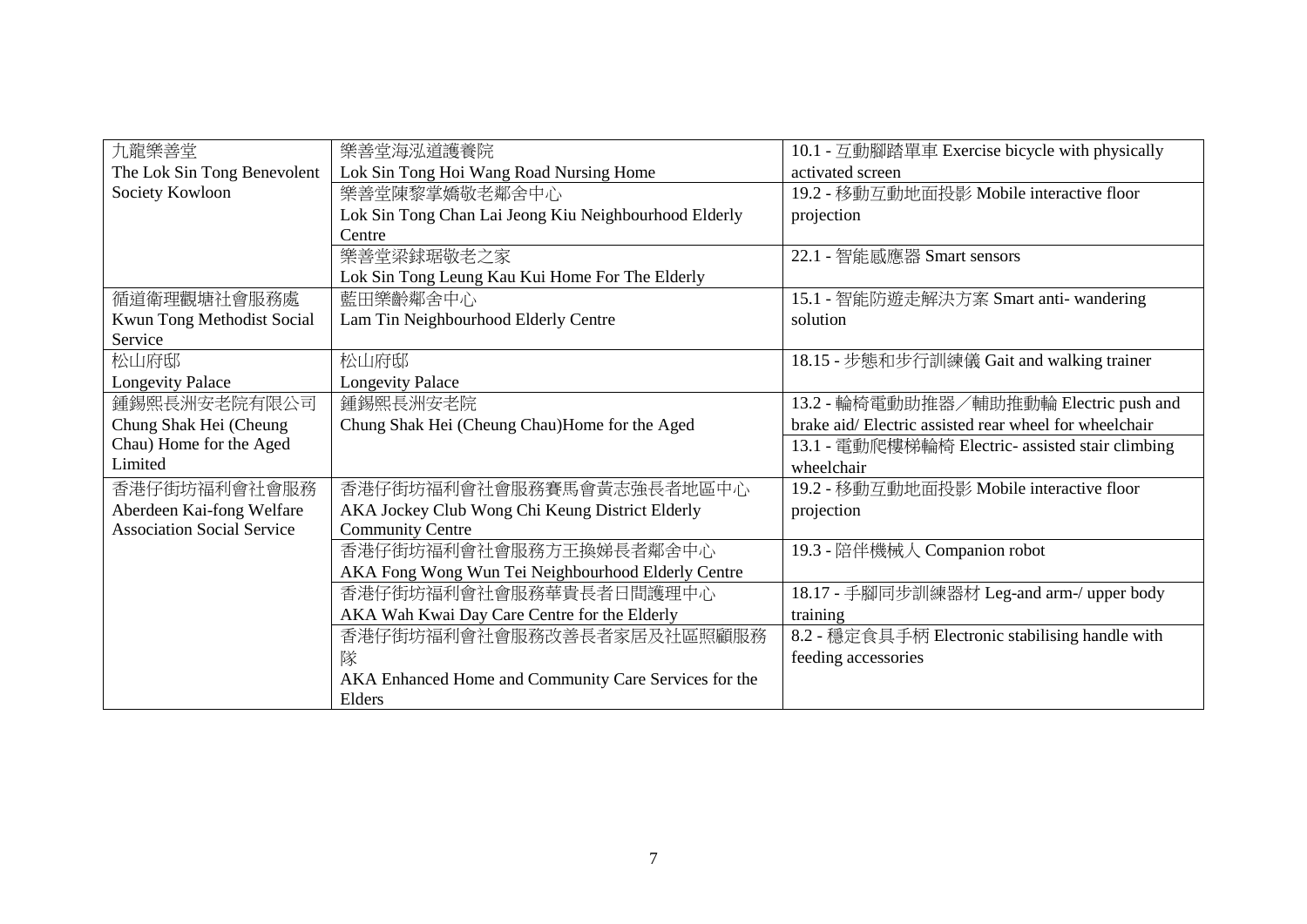| 香港基督教女青年會                    | 雲華護理安老院                                                     | 7 - 醫用清洗床/長椅 Shower and bath trolley/ bench/ bed     |
|------------------------------|-------------------------------------------------------------|------------------------------------------------------|
| Hong Kong Young Women's      | Wan Wah Care and Attention Home                             |                                                      |
| <b>Christian Association</b> | 深水埗綜合家居照顧服務隊                                                | 10.1 - 互動腳踏單車 Exercise bicycle with physically       |
|                              | Sham Shui Po Integrated Home Care Services Team             | activated screen                                     |
|                              | 新創建青健坊(北區)長者日間護理中心                                          | 18.16 - 平衡訓練系統 Balance training system               |
|                              | NWS Y Care Day Care Centre for the Elderly (North District) |                                                      |
| 德安護老之家有限公司                   | 德安護老之家有限公司                                                  | 1.1 - 電動輪椅護理床 Electric nursing / wheelchair bed      |
| <b>Tak On Nursing Centre</b> | Tak On Nursing Centre Limited                               |                                                      |
| Limited                      |                                                             |                                                      |
| 慶樺護老院                        | 慶樺護老院                                                       | 18.25 - 為失語症患者和有吞嚥功能障礙的患者提供生                         |
| Hing Wah Elderly Home        | Hing Wah Elderly Home                                       | 物反饋式的吞嚥功能訓練 The biofeedback system that              |
|                              |                                                             | provides dysphasia's patient training and swallowing |
|                              |                                                             | function training                                    |
| 寶安康護理院                       | 寶安康護理院                                                      | 2 - 特別用途坐椅 Chair for special purpose                 |
| Po On Hong Nursing Home      | Po On Hong Nursing Home                                     |                                                      |
| 竹林明堂有限公司                     | 竹林明堂護理安老院                                                   | 2.1 - 可傾斜/可調較高度的便椅/淋浴椅 Tilt-in-                      |
| <b>Chuk Lam Ming Tong</b>    | Chuk Lam Ming Tong Care & Attention Home For The Aged       | space/height adjustable commode/ shower chair        |
| Limited                      |                                                             |                                                      |
| 東華三院                         | 東華三院余振強紀念安老院                                                | 18.12 - 互動訓練系統 Interactive training system           |
| Tung Wah Group of Hospitals  | TWGHs. Yu Chun Keung Memorial Care & Attention Home         |                                                      |
|                              | 東華三院寶鍾全英安老院                                                 | 18.12 - 互動訓練系統 Interactive training system           |
|                              | TWGHs. Po Chung Chuen Ying Home for the Elderly             |                                                      |
|                              | 東華三院陳嫺安老院                                                   | 18.12 - 互動訓練系統 Interactive training system           |
|                              | TWGHs. Chan Han Home for the Elderly                        |                                                      |
|                              | 東華三院方王換娣安老院                                                 | 18.12 - 互動訓練系統 Interactive training system           |
|                              | TWGHs. Fong Wong Woon Tei Home for the Elderly              |                                                      |
|                              | 東華三院馬鄭淑英安老院                                                 | 18.12 - 互動訓練系統 Interactive training system           |
|                              | TWGHs. Ma Cheng Shuk Ying Home for the Elderly              |                                                      |
|                              | 東華三院賽馬會朗逸居                                                  | 18.12 - 互動訓練系統 Interactive training system           |
|                              | TWGHs. Jockey Club Harmony Villa                            |                                                      |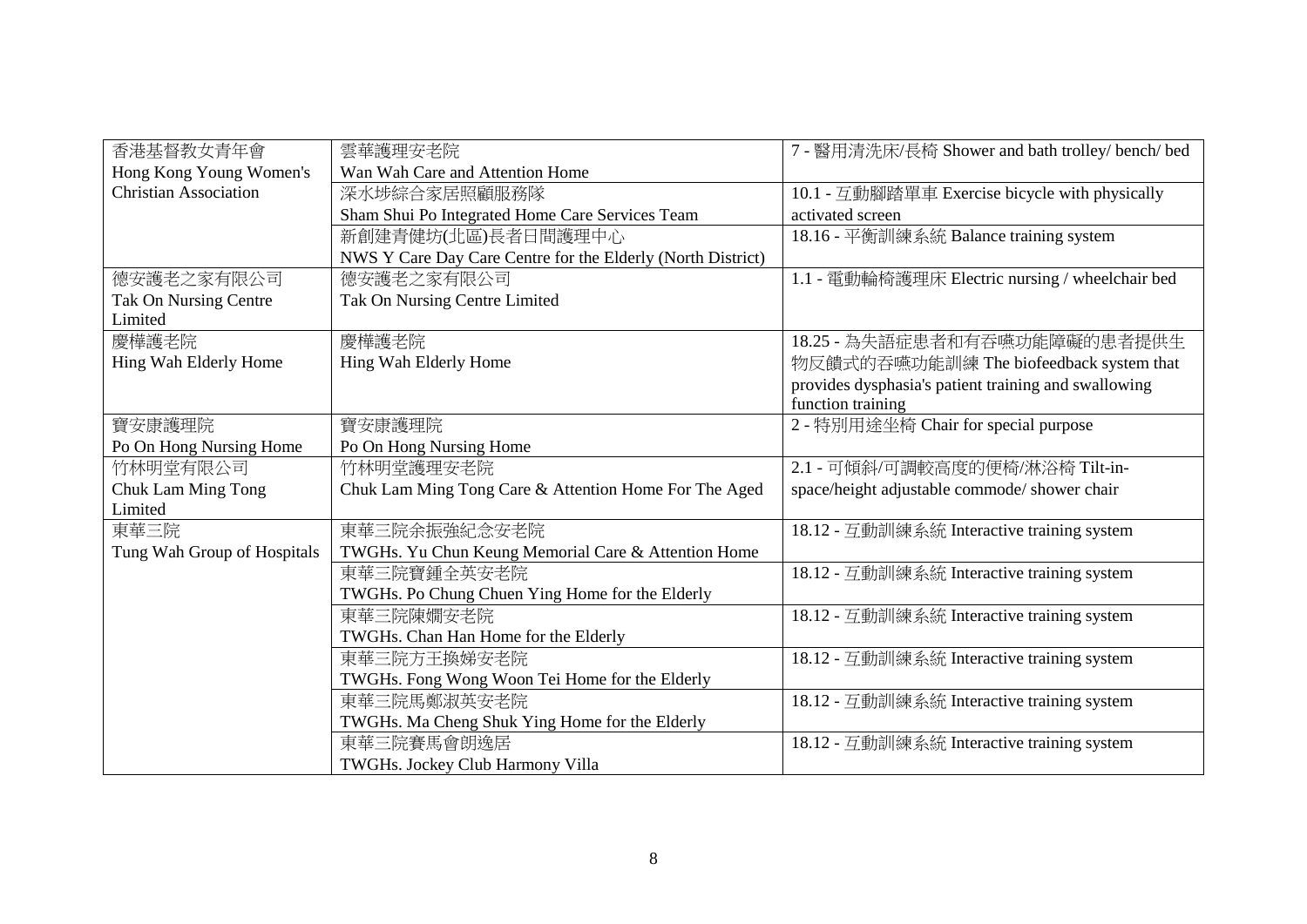| 東華三院                        | 東華三院方樹泉長者地區中心                                           | 18.12 - 互動訓練系統 Interactive training system    |
|-----------------------------|---------------------------------------------------------|-----------------------------------------------|
| Tung Wah Group of Hospitals | TWGHs. Fong Shu Chuen District Elderly Community Centre |                                               |
|                             | 東華三院王澤森長者地區中心                                           | 18.12 - 互動訓練系統 Interactive training system    |
|                             | TWGHs. Wilson T.S. Wang District Elderly Community      |                                               |
|                             | Centre                                                  |                                               |
|                             | 東華三院改善家居及社區照顧服務(九龍城/油尖旺/深水埗)                            | 18.12 - 互動訓練系統 Interactive training system    |
|                             | TWGHs. Enhanced Home and Community Care Services        |                                               |
|                             | (Kowloon City/Yau Tsim Mong/Sham Shui Po District)      |                                               |
|                             | 東華三院朱壽祥護養院                                              | 18.12 - 互動訓練系統 Interactive training system    |
|                             | TWGHs. Chu Sau Cheung Nursing Home                      | 5.1 - 便攜式洗頭器 Portable hair washer             |
|                             | 東華三院伍若瑜護理安老院                                            | 18.12 - 互動訓練系統 Interactive training system    |
|                             | TWGHs. Wu York Yu Care & Attention Home                 |                                               |
|                             | 東華三院羅王玉文護養院                                             | 5.1 - 便攜式洗頭器 Portable hair washer             |
|                             | TWGHs. Lo Wong Yuk Man Nursing Home                     |                                               |
|                             | 東華三院何東安老院                                               | 18.12 - 互動訓練系統 Interactive training system    |
|                             | TWGHs. Ho Tung Home for the Elderly                     |                                               |
|                             | 東華三院許麗娟安老院                                              | 18.12 - 互動訓練系統 Interactive training system    |
|                             | TWGHs. Hui Lai Kuen Home for the Elderly                |                                               |
|                             | 東華三院鄒蓮女士長者日間護理中心                                        | 18.12 - 互動訓練系統 Interactive training system    |
|                             | TWGHs. Chau Lin Day Care Centre for the Elderly         |                                               |
|                             | 東華三院陳馮曼玲長者日間護理中心                                        | 18.12 - 互動訓練系統 Interactive training system    |
|                             | TWGHs. Chan Feng Men Ling Day Care Centre for the       |                                               |
|                             | Elderly                                                 |                                               |
|                             | 東華三院富晴長者日間護理中心                                          | 18.12 - 互動訓練系統 Interactive training system    |
|                             | TWGHs. Full Life Day Care Centre for the Elderly        |                                               |
| 鳳溪公立學校                      | 鳳溪護理安老院 - 護理部                                           | 2.1 - 可傾斜/可調較高度的便椅/淋浴椅 Tilt-in-               |
| Fung Kai Public School      | Fung Kai Care & Attention Home For The Elderly - C&A    | space/height adjustable commode/ shower chair |
|                             | Section                                                 |                                               |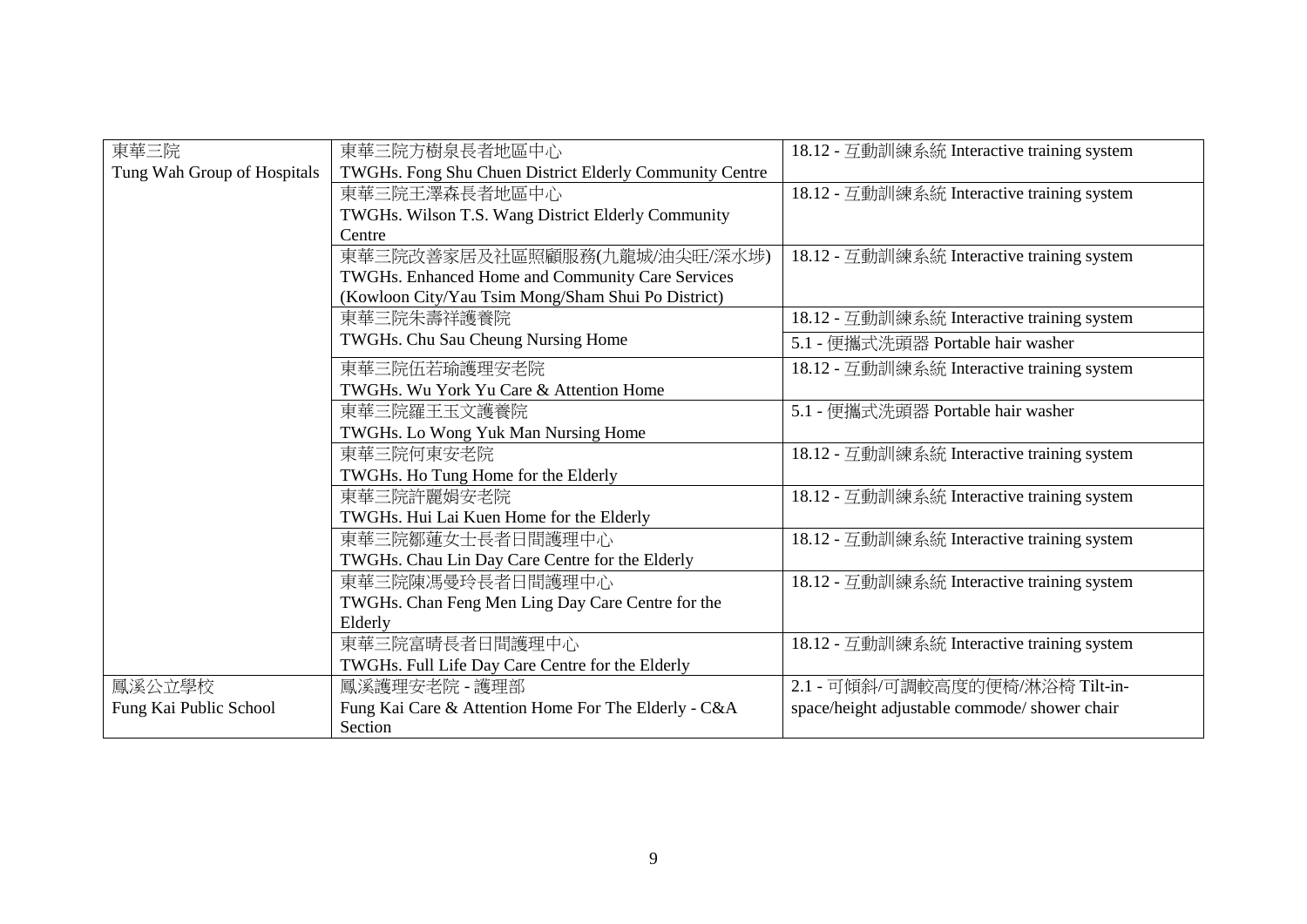| 香港耆康老人福利會                 | 香港耆康老人福利會白普理護理安老院                                     | 4.1 - 自動軟餐系統機器 Soft diet system machine               |
|---------------------------|-------------------------------------------------------|-------------------------------------------------------|
| The Hong Kong Society for | SAGE Bradbury Home For The Elderly                    |                                                       |
| the Aged                  | 香港耆康老人福利會關泉護理安老院                                      | 4.1 - 自動軟餐系統機器 Soft diet system machine               |
|                           | SAGE Quan Chuen Home For The Elderly                  |                                                       |
|                           | 香港耆康老人福利會柴灣長者地區中心                                     | 13.2 - 輪椅電動助推器/輔助推動輪 Electric push and                |
|                           | SAGE Chai Wan District Elderly Community Centre       | brake aid/Electric assisted rear wheel for wheelchair |
|                           |                                                       | 5.1 - 便攜式洗頭器 Portable hair washer                     |
|                           | 香港耆康老人福利會荃葵青綜合家居照顧服務                                  | 13.2 - 輪椅電動助推器/輔助推動輪 Electric push and                |
|                           | SAGE Tsuen Kwai Tsing Integrated Home Care Services   | brake aid/Electric assisted rear wheel for wheelchair |
|                           | 香港耆康老人福利會港島東綜合家居照顧服務                                  | 5.1 - 便攜式洗頭器 Portable hair washer                     |
|                           | SAGE Hong Kong East Integrated Home Care Services     | 18.18 - 步態訓練用的視覺提示裝置 Visual cues device               |
|                           |                                                       | for gait training                                     |
|                           | 香港耆康老人福利會東區長者地區中心                                     | 5.1 - 便攜式洗頭器 Portable hair washer                     |
|                           | <b>SAGE Eastern District Elderly Community Centre</b> |                                                       |
|                           | 香港耆康老人福利會懷熙葵涌長者地區中心                                   | 10.1 - 互動腳踏單車 Exercise bicycle with physically        |
|                           | SAGE Chan Tseng Hsi Kwai Chung District Elderly       | activated screen                                      |
|                           | <b>Community Centre</b>                               |                                                       |
|                           | 香港耆康老人福利會東蓮覺苑護理安老院                                    | 18.23 - 虛擬實境康復訓練系統 Virtual reality-based              |
|                           | SAGE Tung Lin Lok Yuen Home For The Elderly           | rehabilitation system                                 |
|                           |                                                       | 18.1 - 壓力測試系統 Pressure assessment system              |
|                           | 香港耆康老人福利會石圍角護理安老院                                     | 18.23 - 虛擬實境康復訓練系統 Virtual reality-based              |
|                           | SAGE Shek Wai Kok Home For The Elderly                | rehabilitation system                                 |
|                           |                                                       | 18.1 - 壓力測試系統 Pressure assessment system              |
|                           | 香港耆康老人福利會馮堯敬夫人護理安老院                                   | 18.23 - 虛擬實境康復訓練系統 Virtual reality-based              |
|                           | SAGE Y K Fung Home For The Elderly                    | rehabilitation system                                 |
|                           |                                                       | 18.1 - 壓力測試系統 Pressure assessment system              |
|                           | 香港耆康老人福利會王余家潔紀念護理安老院                                  | 18.23 - 虛擬實境康復訓練系統 Virtual reality-based              |
|                           | SAGE Mrs Wong Yee Jar Jat Memorial For The Elderly    | rehabilitation system                                 |
|                           |                                                       | 18.1 - 壓力測試系統 Pressure assessment system              |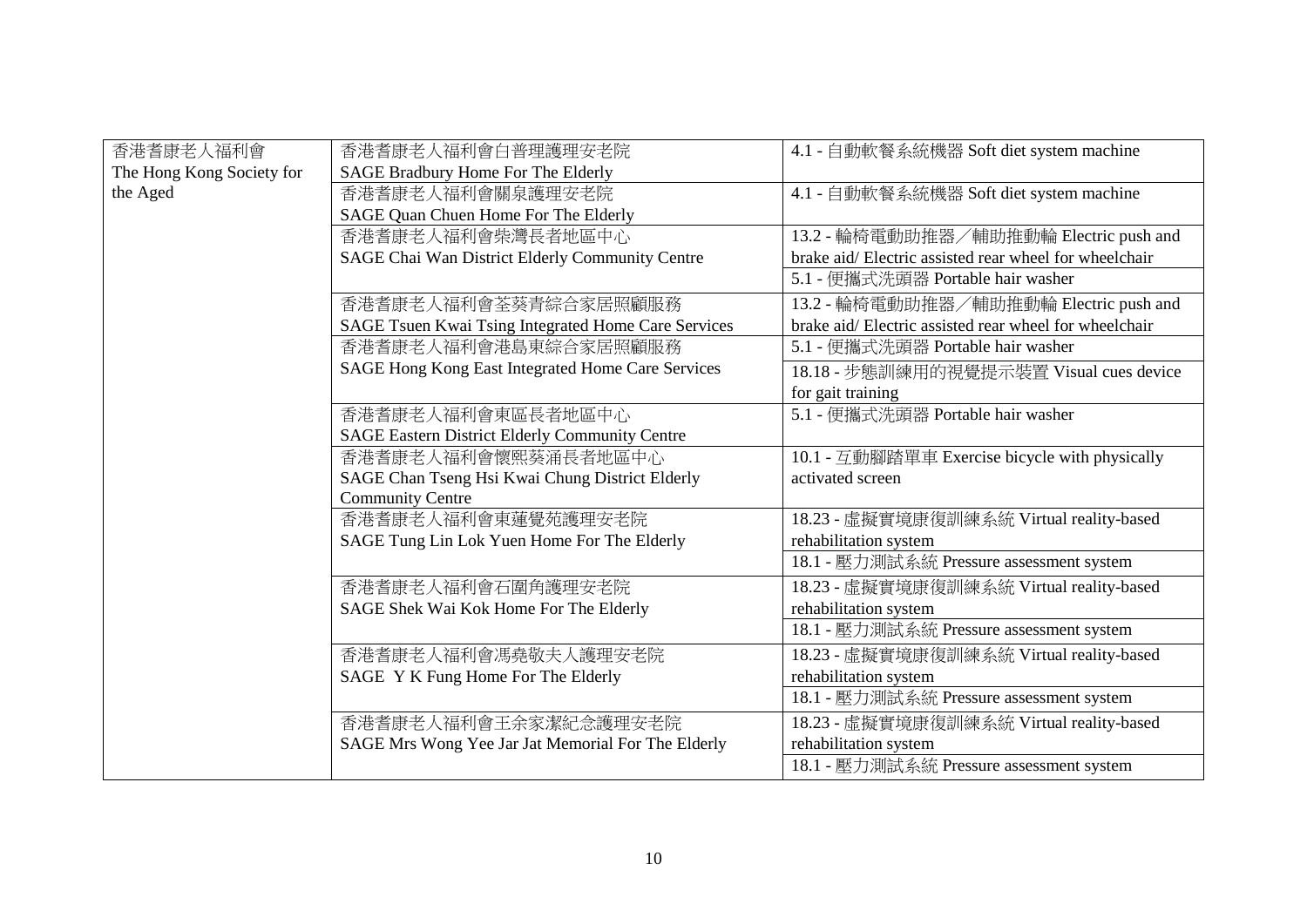| 香港耆康老人福利會                 | 香港耆康老人福利會啟業護理安老院                                         | 18.23 - 虛擬實境康復訓練系統 Virtual reality-based |
|---------------------------|----------------------------------------------------------|------------------------------------------|
| The Hong Kong Society for | SAGE Kai Yip Home For The Elderly                        | rehabilitation system                    |
| the Aged                  |                                                          | 18.1 - 壓力測試系統 Pressure assessment system |
| 圓玄學院                      | 圓玄護養院暨長者日間護理中心(梨木樹邨)(護養院)                                | 23 - 智能系統 Smart system                   |
| The Yuen Yuen Institute   | Yuen Yuen Nursing Home Cum Day Care Centre for the       |                                          |
|                           | Elderly (Lei Muk Shue Estate)                            |                                          |
|                           | 圓玄護養院暨長者日間護理中心(順利邨)(護養院)                                 | 23 - 智能系統 Smart system                   |
|                           | Yuen Yuen Nursing Home Cum Day Care Centre for the       |                                          |
|                           | Elderly (Shun Lee Estate) (Nursing Home)                 |                                          |
|                           | 圓玄護理安老院                                                  | 23 - 智能系統 Smart system                   |
|                           | Yuen Yuen Care And Attention Home for the Aged           |                                          |
|                           | 圓玄安老院                                                    | 23 - 智能系統 Smart system                   |
|                           | Yuen Yuen Home for the Aged                              |                                          |
| 香港聖公會福利協會有限公              | 香港聖公會牧愛長者之家                                              | 18.2 - 智能桌/智能地板/智能投影儀 Smart table/ Smart |
| 司                         | Hong Kong Sheng Kung Hui Good Shepherd Home for the      | floor/Smart projector                    |
| Hong Kong Sheng Kung Hui  | Elderly                                                  |                                          |
| Welfare Council Limited   | 香港聖公會保羅長者之家                                              | 18.16 -平衡訓練系統 Balance training system    |
|                           | Hong Kong Sheng Kung Hui St. Paul's Home for the Elderly |                                          |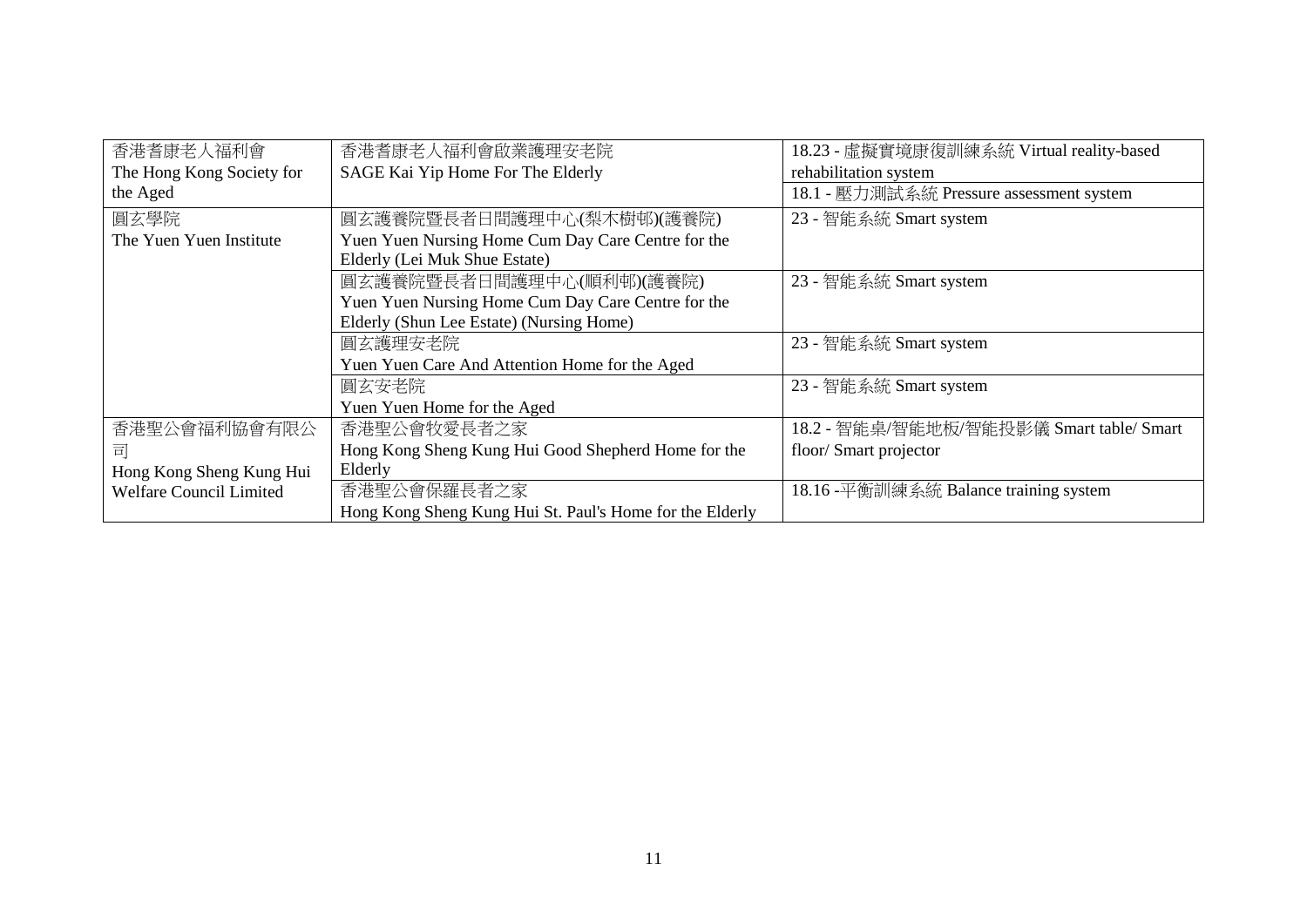## 康復服務 **Rehabilitation Services**

| 機構名稱                          | 服務單位名稱                                                      | 產品名稱 (根據「認可科技應用產品」參考清單)                         |
|-------------------------------|-------------------------------------------------------------|-------------------------------------------------|
| <b>Name of Organisation</b>   | Name of Service Unit(s)                                     | Product name (As on reference list)             |
| 中華基督教會香港區會                    | 中華基督教會香港區會屯門特殊幼兒中心                                          | 18.12 - 互動訓練系統 Interactive training system      |
| The Hong Kong Council of      | The Hong Kong Council of the Church of Christ in China Tuen | 18.2 - 智能桌/智能地板/智能投影儀 Smart table/ Smart        |
| The Church of Christ in China | Mun Special Child Care Centre                               | floor/ Smart projector                          |
| 匡智會                           | 匡智廣福學前兒童中心                                                  | 18.12 - 互動訓練系統 Interactive training system      |
| Hong Chi Association          | Hong Chi Kwong Fuk Pre-school Centre                        |                                                 |
| 明恩社會企業有限公司                    | 明恩富灝軒                                                       | 15.1 - 智能防遊走解決方案 Smart anti- wandering          |
| Maxgrace Social Enterprise    | Maxgrace Fuller House                                       | solution                                        |
| Limited                       |                                                             | 18.2 - 智能桌/智能地板/智能投影儀 Smart table/ Smart        |
|                               |                                                             | floor/ Smart projector                          |
| 保良局                           | 保良局元朗幼兒學習天地                                                 | 18.21 - 實時生物反饋的手部訓練器材 Real-time                 |
| Po Leung Kuk                  | Po Leung Kuk Yuen Long Early Learning Centre                | biofeedback device for hand and arm exercises   |
|                               | 保良局姚連生宿舍                                                    | 8.2 - 穩定食具手柄 Electronic stabilising handle with |
|                               | Po Leung Kuk Yao Ling Sun Hostel                            | feeding accessories                             |
|                               | 保良局夏利萊博士伉儷綜合服務中心                                            | 19.2 - 移動互動地面投影 Mobile interactive floor        |
|                               | Po Leung Kuk Padma & Hari Harilela Integrated               | projection                                      |
|                               | <b>Rehabilitation Centre</b>                                | 6.1 - 真空口腔潔淨器 Automated vacuum oral care        |
|                               | 保良局曹金霖幼兒學習中心                                                | 18.7 - 互動肌能訓練平台 Interactive therapy surface for |
|                               | Po Leung Kuk Chao King Lin Early Learning Centre            | motor training                                  |
|                               | 保良局劉陳小寶綜合復康中心                                               | 8.2 - 穩定食具手柄 Electronic stabilising handle with |
|                               | Po Leung Kuk Lau Chan Siu Po Integrated Rehabilitation      | feeding accessories                             |
|                               | Centre                                                      |                                                 |
|                               | 保良局慧妍雅集兒童發展中心                                               | 18.7 - 互動肌能訓練平台 Interactive therapy surface for |
|                               | Po Leung Kuk Wai Yin Association Child Development          | motor training                                  |
|                               | Centre                                                      |                                                 |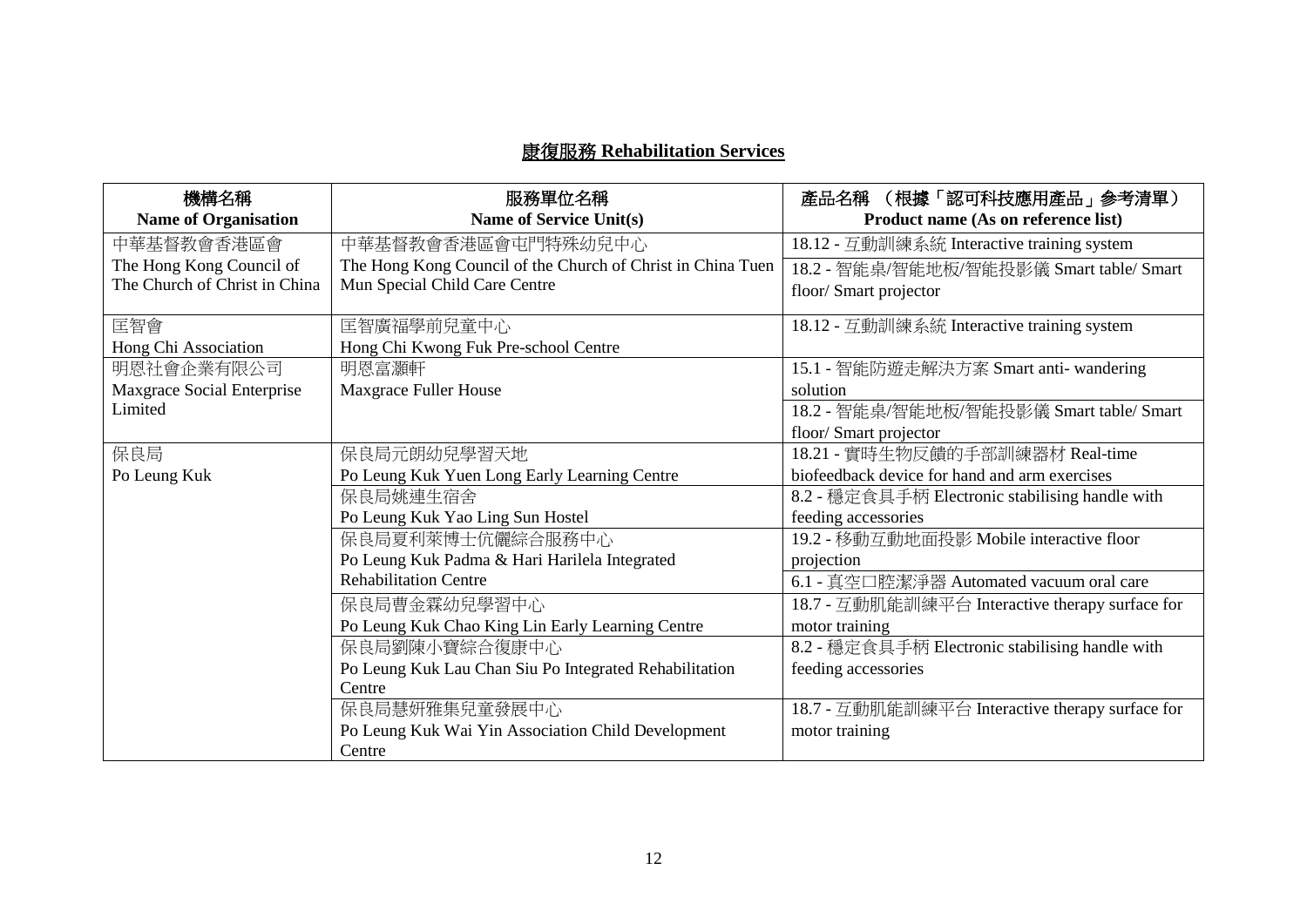| 保良局                             | 保良局嚴重殘疾人士家居照顧服務(新界區)                                        | 5.1 - 便攜式洗頭器 Portable hair washer                            |
|---------------------------------|-------------------------------------------------------------|--------------------------------------------------------------|
| Po Leung Kuk                    | Po Leung Kuk Home Care Service for Persons with Severe      | 5.2 - 在床淋浴系统 Bed shower system                               |
|                                 | Disabilities (NT)                                           |                                                              |
| 香港心理衞生會                         | 天瑞宿舍                                                        | 19.2 - 移動互動地面投影 Mobile interactive floor                     |
| The Mental Health               | Tin Shui Hostel                                             | projection                                                   |
| Association of Hong Kong        |                                                             | 2 - 特別用途坐椅 Chair for special purpose                         |
|                                 | 順天中心(展能中心)                                                  | 19.2 - 移動互動地面投影 Mobile interactive floor                     |
|                                 | Shun Tin Centre (Day Activity Centre)                       | projection                                                   |
|                                 | 順天中心(宿舍)                                                    | 1.2 - 醫療護理超低床 Smart hospital bed with extra low              |
|                                 | Shun Tin Centre (Hostel)                                    | position                                                     |
| 香港聖公會福利協會                       | 香港聖公會屯門精神健康綜合社區中心 - 樂喜聚                                     | 20.2 - 早期篩查,早期識別,評估和監測的裝置                                    |
| Hong Kong Sheng Kung Hui        | H.K.S.K.H. Tuen Mun Integrated Community Centre for         | Device for early screening, early identification, assessment |
| <b>Welfare Council Limited</b>  | Mental Wellness - The Club                                  | and monitoring                                               |
|                                 | 康恩園 - 中度智障人士宿舍                                              | 10.1 - 互動腳踏單車 Exercise bicycle with physically               |
|                                 | Hong Kong Sheng Kung Hui Welfare Council Ltd. The           | activated screen                                             |
|                                 | Providence Garden for Rehab (Hostel for Moderately Mentally | 18.17 - 手腳同步訓練器材 Leg-and arm-/ upper body                    |
|                                 | Handicapped Persons)                                        | training                                                     |
|                                 | 康恩園 - 嚴重度智障人士宿舍                                             | 18.11 - 有生物反饋的虛擬現實復康系統 Virtual reality                       |
|                                 | Hong Kong Sheng Kung Hui Welfare Council Ltd.               | rehabilitation with biofeedback                              |
|                                 | The Providence Garden for Rehab (Hostel for Severely        | 5.2 - 在床淋浴系统 Bed shower system                               |
|                                 | <b>Mentally Handicapped Persons)</b>                        |                                                              |
| 基督教家庭服務中心                       | 迪智宿舍                                                        | 7.2 - 自動座式花灑裝置 Automatic shower seat (with sit/              |
| <b>Christian Family Service</b> | Dick Chi Hostel                                             | stand mode)                                                  |
| Centre                          |                                                             |                                                              |
| 基督教懷智服務處                        | 安定中心及宿舍                                                     | 18.15 - 步態和步行訓練儀 Gait and walking trainer                    |
| Wai Ji Christian Service        | Day Activity Centre & Hostel at On Ting                     | 2 - 特別用途坐椅 Chair for special purpose                         |
|                                 | 朗屏宿舍                                                        | 14.1 - 床邊紅外線監察系統 Bedside infrared alarm                      |
|                                 | Wai Ji Christian Service Long Ping Hostel                   | system                                                       |
|                                 |                                                             | 18.13 - 垂直振動訓練機 Vertical vibration training                  |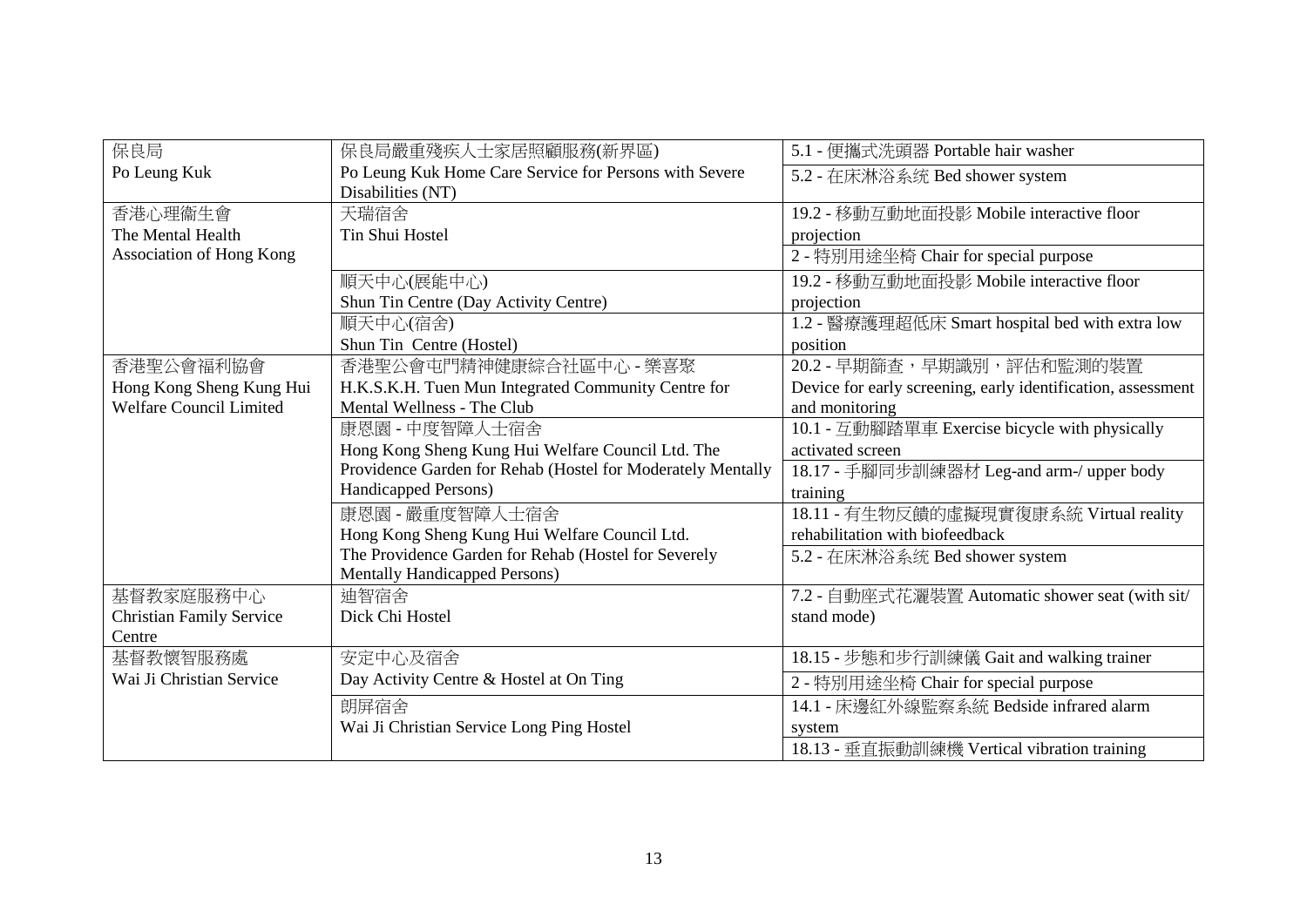| 基督教懷智服務處                 | 朗藝坊                                                        | 18.2 - 智能桌/智能地板/智能投影儀 Smart table/ Smart              |
|--------------------------|------------------------------------------------------------|-------------------------------------------------------|
| Wai Ji Christian Service | Wai Ji Christian Service House of Arts and Skills          | floor/ Smart projector                                |
|                          |                                                            | 19.2 - 移動互動地面投影 Mobile interactive floor              |
|                          |                                                            | projection                                            |
|                          | 基督教懷智服務處元朗地區支援中心                                           | 18.21 - 實時生物反饋的手部訓練器材 Real-time                       |
|                          | Wai Ji Christian Service Yuen Long District Support Centre | biofeedback device for hand and arm exercises         |
|                          | 基督教懷智服務處南山中心                                               | 18.15 - 步態和步行訓練儀 Gait and walking trainer             |
|                          | Nam Shan Day Activity Centre                               |                                                       |
|                          | 基督教懷智服務處悅屏宿舍                                               | 13.2 - 輪椅電動助推器/輔助推動輪 Electric push and                |
|                          | Supported Hostel I & II at Yuet Ping                       | brake aid/Electric assisted rear wheel for wheelchair |
|                          | 基督教懷智服務處賀屏工場                                               | 18.2 - 智能桌/智能地板/智能投影儀 Smart table/ Smart              |
|                          | Hor Ping Sheltered Workshop                                | floor/ Smart projector                                |
|                          |                                                            | 18.23 - 虛擬實境康復訓練系統 Virtual reality-based              |
|                          |                                                            | rehabilitation system                                 |
|                          |                                                            | 19.2 - 移動互動地面投影 Mobile interactive floor              |
|                          |                                                            | projection                                            |
|                          | 基督教懷智服務處賀屏宿舍                                               | 18.23 - 虛擬實境康復訓練系統 Virtual reality-based              |
|                          | Hor Ping Hostel                                            | rehabilitation system                                 |
|                          | 將軍澳綜合復康服務中心                                                | 6.1 - 真空口腔潔淨器 Automated vacuum oral care              |
|                          | Wai Ji Christian Service- Tseung Kwan O Integrated         |                                                       |
|                          | <b>Rehabilitation Services Centre</b>                      |                                                       |
| 基督教靈實協會                  | 靈實坑口護理院                                                    | 1.2 - 醫療護理超低床 Smart hospital bed with extra low       |
| Haven of Hope Christian  | Haven of Hope Hang Hau Care & Attention Home for           | position                                              |
| Service                  | <b>Severely Disabled</b>                                   |                                                       |
|                          | 靈實將軍澳及西貢地區支援中心                                             | 13.2 - 輪椅電動助推器/輔助推動輪 Electric push and                |
|                          | Haven of Hope Tseung Kwan O and Sai Kung District Support  | brake aid/Electric assisted rear wheel for wheelchair |
|                          | Centre                                                     |                                                       |